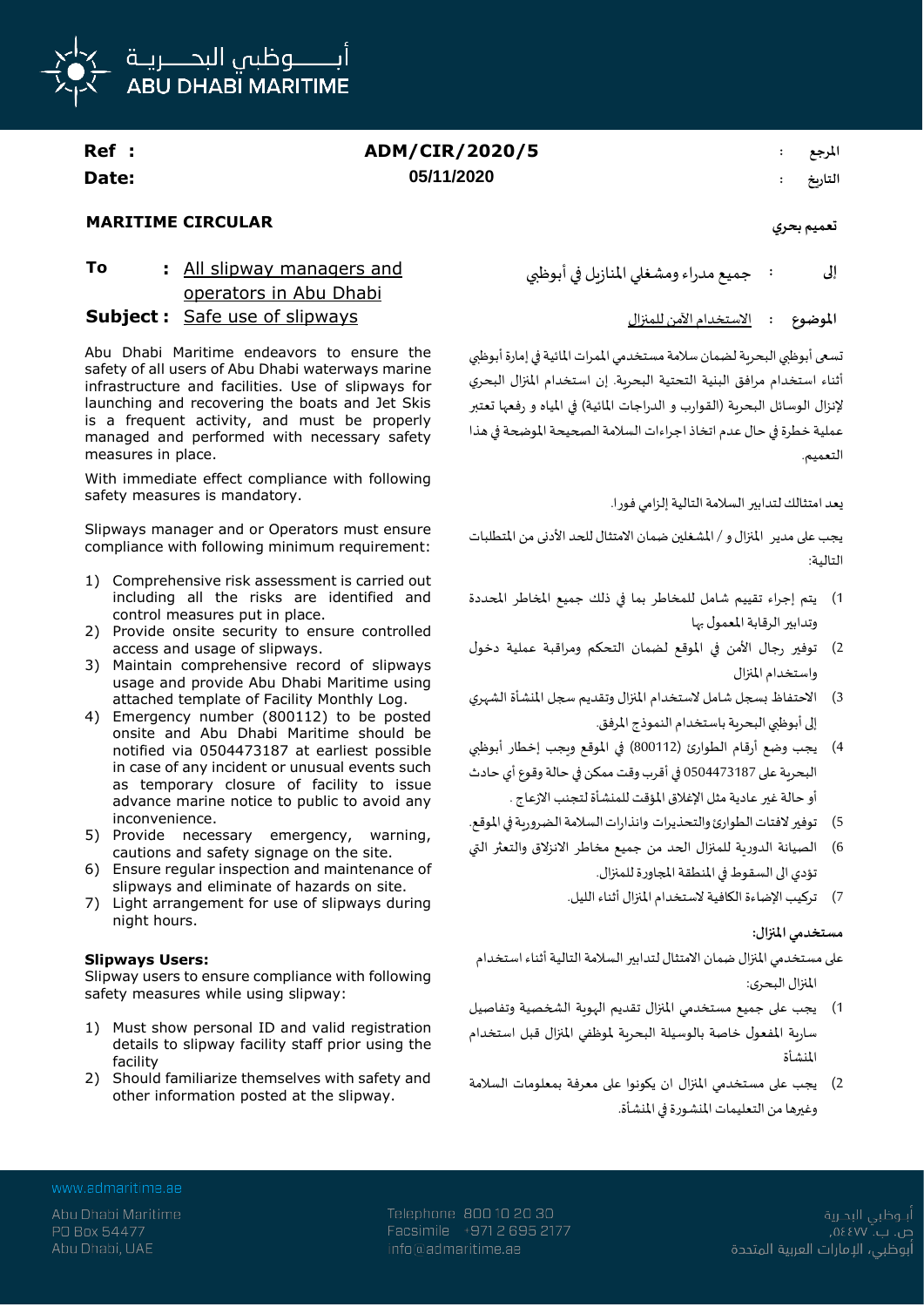

- 3) Comply with instructions and guidelines issued by Abu Dhabi Maritime or Facility Staff.
- 4) Make sure that vehicle is capable of launching/ recovering the boat safely and that trailer is fit for purpose.
- 5) Parking, stopping or preparing for launching or recovery by a vehicle/craft should be in such a way that it does not cause any obstruction that may hinder other slipway users, emergency craft and services.
- 6) In the event of emergency, vessels on or approaching the slip will give way to rescue vessels needing to launch.
- 7) The slipway must not be used to carry out engine tests, refueling or oil change.
- 8) The slipway must not be used for club gatherings or other meetings.
- 9) Prepare your boat BEFORE reversing on to the slipway.
- 10) Check your engine works before you launch.
- 11) Be aware of other boats approaching the slipway.
- 12) Use the shore linked pontoon for boarding and landing passengers not involved with the launching operation.
- 13) Beware of slippery surface
- 14) Vessel Owners should take into account weather conditions.
- 15) It is prohibited to throw any kind of garbage waste or oily substances in the water or facility areas.

For any enquiry related to this circular, please direct your email to: admaritime.office@admaritime.ae

Attachment: Slipways usage record and monthly report template

- 3) يجب على مستخدمي المنزال الامتثال للتعليمات والإرشادات الصادرة عن موظفي أبوظبي البحرية أو موظفي املرافق.
- 4) تأكد من أن المركبة قادرة على انزال/رفع القارب بأمان وأن المقطورة مناسبة للغرض.
- 5) يجب أن يكون وقوف السيارات أو عملية التحضير للانزال أو الاسترداد بواسطة مركبة/سيارة بطريقة ال تسبب أي عائق قد يعطل مستخدمي املمرات األخرى ومراكب الطوارئ والخدمات.
- 6) في حالة الطوارئ ، يجب على السفن/القوارب الموجودة على المنشأة أو تقترب منها ان تفسح املجال لقوارب اإلنقاذ التي تحتاج إلى االنزال.
- 7) يجب عدم استخدام المنزال لإجراء اختبارات المحرك أو إعادة التزود بالوقود أو تغيير الزيت.
	- 8) لا يجوز استخدام المنشأة لتجمعات النوادي أو الاجتماعات الأخرى.
		- 9) جهز قاربك قبل الرجوع العكسي إلى الوراء إلى المنزال.
			- 10( تحقق من عمل املحرك قبل البدء باالنزال.
			- 11( انتبه للقوارب األخرى التي تقترب من املنزال.
- 12) استخدام المنصة العائمة المرتبطة باليابسة لصعود ونزول الركاب غير املشاركين في عملية االنزال.
	- 13) احذر من الأسطح الزلقة
	- 14) يجب على أصحاب السفن مراعاة الأحوال الجوية.
	- 15( يحظر رمي أي نوع من نفايات القمامة أو املواد الزيتية في املياه أو مناطق المنشأة..

لأي استفسار يتعلق بهذا التعميم ، يرجى توجيه بربدك الإلكتروني إلى: admaritime.office@admaritime.ae

**املرفقات:**سجل استخدام املنزال ونموذج التقرير الشهري

**سيف املهيري**

**املدير العام - أبوظبي البحرية**

**Capt. Saif Al Mheiri Managing Director - Abu Dhabi Maritime**

www.admaritime.ae

Telephone 800 10 20 30 Facsimile +971 2 695 2177 info@admaritime.ae

أبــوظبي البحــرية ص. ب. ٧٧٤٤٧٣, أبوظبي، الإمارات العربية المتحدة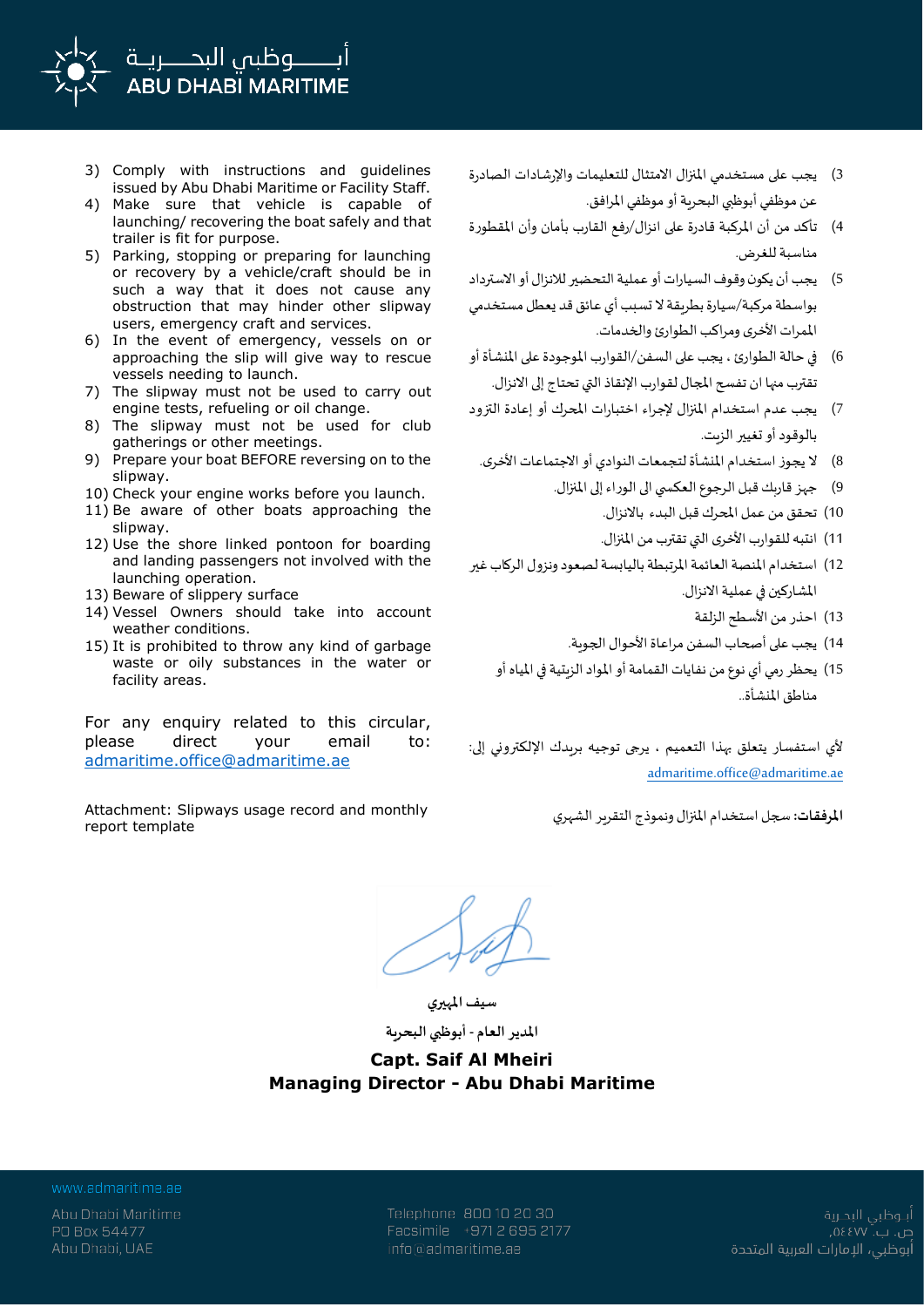

| Total                       | المجموع الكلى             |            |            | NB: All incidents to be reported immediately | عدد جميع الحوادث التي يجب التبليغ عنها فورا |  |
|-----------------------------|---------------------------|------------|------------|----------------------------------------------|---------------------------------------------|--|
| Number of others movements  | عدد حركة اي مركبات اخرى   |            |            | Number of others incidents                   | عدد الحوادث (اخرى)                          |  |
| Number of jet ski movements | عدد حركة الدراجات المائية |            |            | Number of jet ski incidents                  | عدد الحوادث (دراجات مائية)                  |  |
| Number of boats movements   | عدد حركة القوارب          |            |            | Number of boats incidents                    | عدد الحوادث ( قوارب)                        |  |
|                             |                           | اللداخل IN | للخارج OUT |                                              |                                             |  |
| <b>Slipway Operator</b>     |                           |            |            |                                              | Month/Year                                  |  |
| مشغل المنزال                |                           |            |            |                                              | الشهر/السنه                                 |  |

التحديات والتوصيات أو أي مالحظات أخرى من المشغلين / المستخدمين Challenges, recommendations or any other notes from operators / users

| الاسم/ التوقيع   | الوظيفة / الختم / التاريخ | SUBMIT |
|------------------|---------------------------|--------|
| Name / Signature | Position / Stamp / Date   |        |

**يتم** إرسال تقارير شهرية إلى أبو ظبي البحرية على البريد الالكتروني خلال الأسبوع الأول من كل شهر. .<br>**يتم** إرسال تقارير شهرية إلى أبو ظبي البحرية على البريد الالكتروني خلال الأسبوع الأول من كل شهر.